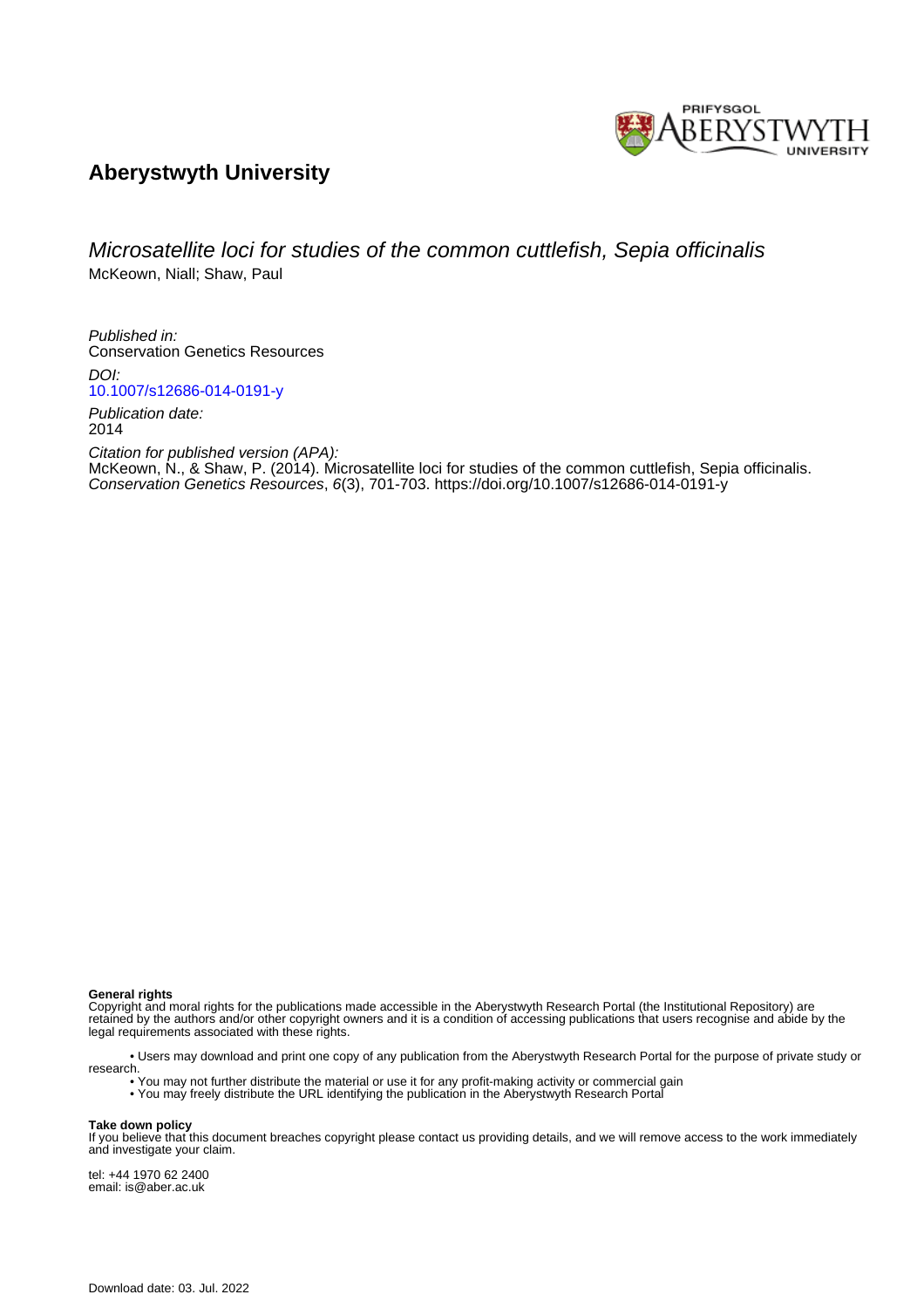## **Microsatellite loci for studies of the common cuttlefish,** *Sepia officinalis***.**

Niall J. McKeown and Paul W. Shaw

Institute of Biological, Environmental and Rural Sciences (IBERS), Aberystwyth University, Penglais, Aberystwyth, SY23 3DA, UK

e-mail: [njm2@aber.ac.uk](mailto:njm2@aber.ac.uk)

**Abstract** The common cuttlefish, *Sepia officinalis*, represents a model mobile marine species for studies of evolutionary processes occurring across a range of spatial and temporal scales. Such studies are relevant to sustainable fishery management and biodiversity conservation as the species is intensely exploited and an important component of inshore marine ecosystems. The isolation and preliminary characterisation of 10 dinucleotide repeat microsatellite loci is described. Genotyping of 48 adults from Agon Coutainville (France) revealed polymorphism at 9 of the loci. Among the polymorphic loci there was an average of 8.8 alleles per locus (range 3- 14) with observed and expected heterozygosity per locus ranging from 0.104 to 0.792 and from 0.101 to 0.806, respectively. No evidence of linkage disequilibrium was detected between any locus pair. The loci described here represent a valuable addition to the suite of genetic markers applicable to *S. officinalis* research*.*

**Keywords** Cephalopoda - marine invertebrate – population – behaviour – conservation – management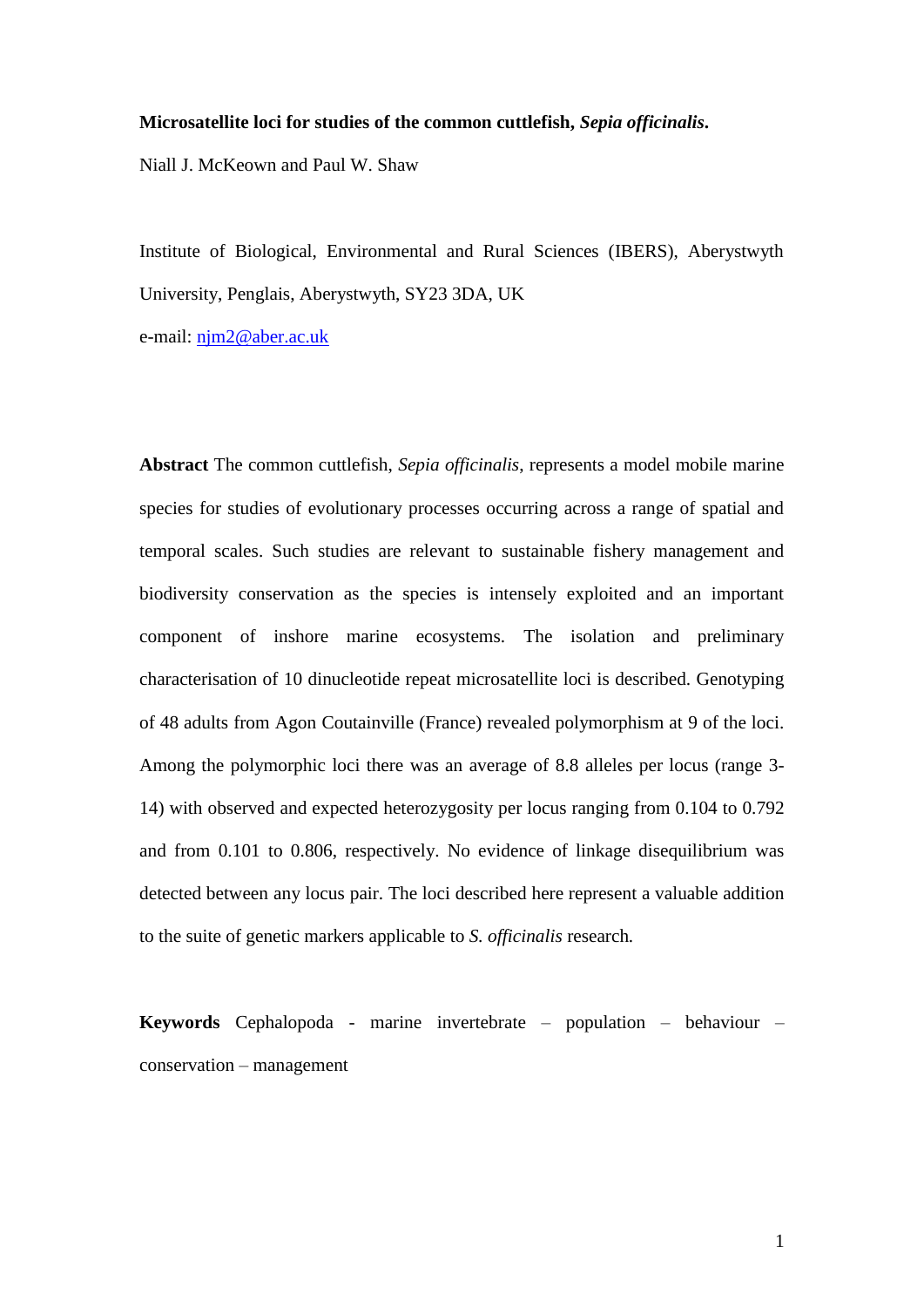The common cuttlefish, *Sepia officinalis*, offers intriguing opportunities for studying the evolution of complex mating behaviours (Hanlon et al. 2005) and also represents an ideal model species for studies of population structuring processes (e.g. in response to historical climate changes – Perez-Losada et al. 2007). Furthermore, as the species is intensely exploited throughout much of its range and is an important component of marine ecosystems, such studies are directly relevant to sustainable fishery management and the conservation of marine biodiversity. Shaw & Perez-Losada (2000) developed 7 microsatellite loci for *S. officinalis* which provided insight into species biocomplexity (Perez-Losada et al. 2002), but some loci exhibited nondesirable technical features (interlocus linkage, complex mutation processes). The development of additional loci to enhance genetic studies of *S. officinalis* is reported here.

A partial genomic library was probed for TG and GA dinucleotide repeat sequences following Shaw & Perez-Losada (2000). Hybridising 'positive' clones were sequenced and PCR primers designed from microsatellite flanking regions following McKeown & Shaw (2008). PCR conditions were optimised for 10 loci which were subsequently genotyped in 48 adults collected off the coast of Agon Countainville (France). For each locus the respective forward primer was 5' labelled with a fluorescent dye (Applied Biosystems). Each locus was individually amplified in a 10 $\mu$ l reaction mixture containing ~100 ng of template DNA, 1X buffer, 2.0 mM MgCl2, 0.2 mM dNTPs, 0.2 pmol of each primer, and 0.2 U of *Taq* DNA polymerase (Bioline, UK). PCR amplifications involved an initial denaturation step (95 $\degree$ C for 3 min) followed by 35 cycles of 30 s at 95  $^{\circ}$ C, 30 s at the locus optimal annealing temperature  $(T_a - Table 1)$  and 30 s at 72 °C. PCR products were size separated using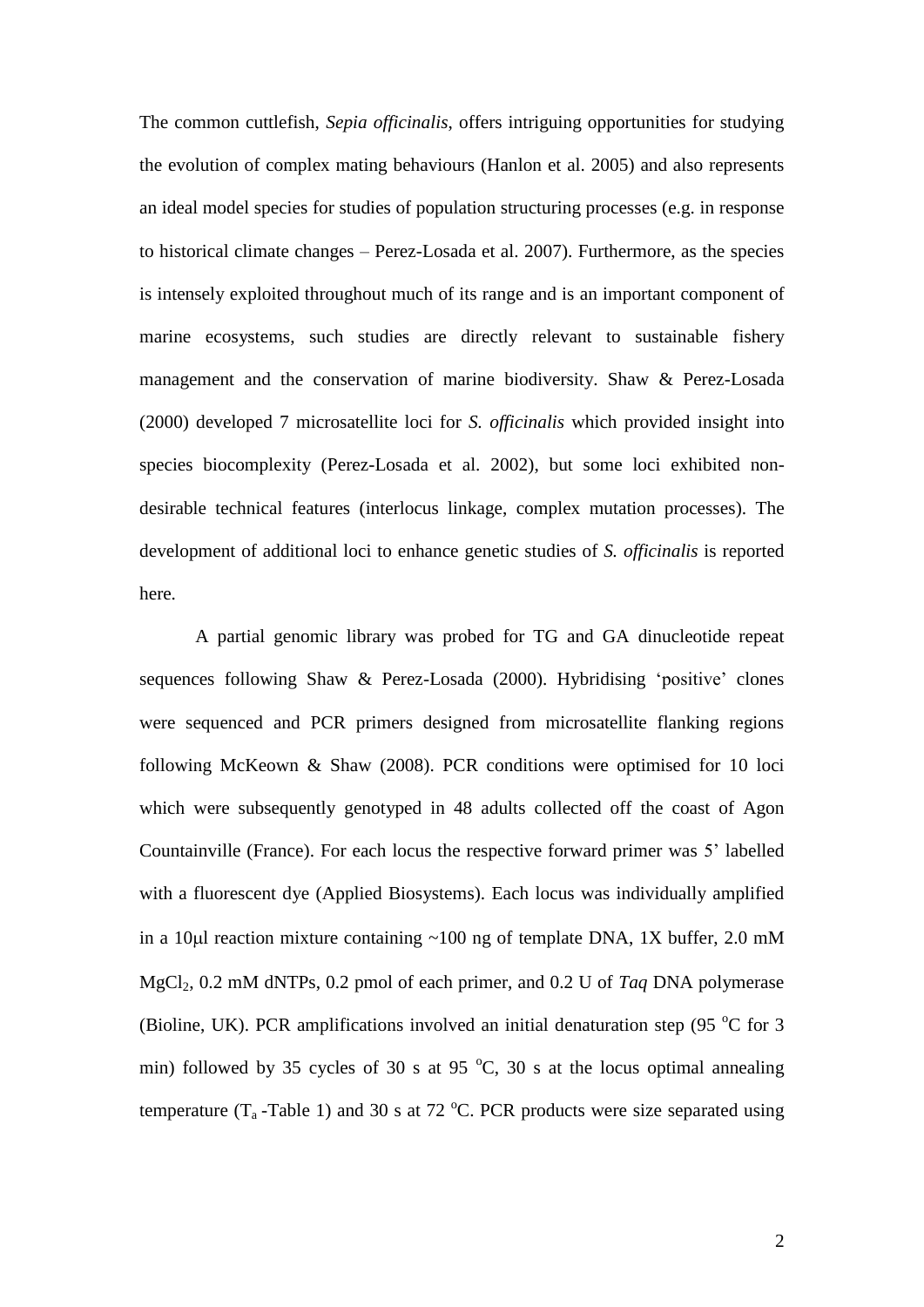an AB3500 DNA sequencer (Applied Biosystems) with allele inference performed using the GENEMAPPER software (version 4.1, Applied Biosystems).

All loci generated high quality products. Allelic variation was detected at all but one locus (*Sof*-di-1) with allele sizes differing by expected multiples of their repeated motifs. Standard diversity indices for each locus, calculated in FSTAT (Goudet 1995), are presented in Table 1 along with primer sequences and allele size ranges. Tests for linkage disequilibrium (LD) and deviations of genotype proportions from expectations of Hardy–Weinberg equilibrium (HWE) were performed using default parameters in GENEPOP 4.0 (Rousset 2008). No significant LD was detected between any locus pair. Genotype proportions conformed to HWE expectations for 8 of the 10 polymorphic loci, with significant departures to HWE due to an excess of homozygotes found at the loci *Sof*-di-4 and *Sof*-di-13 (Table 1).

The loci described here represent a valuable addition to the suite of microsatellite markers available for studies of *S. officinalis*. The variable levels of polymorphism across loci will permit testing of hypotheses relating to phylogeography, population genetics and kinship in this species. Thus, these loci will potentially provide information vital to the design of sustainable fisheries management plans and conservation of the species long-term evolutionary potential.

**Acknowledgements** This work was funded as part of the EU CRESH (Cephalopod Recruitment from English Channel Spawning Habitats) project. We are indebted to Georges Safi for providing *S. officinalis* samples.

### **References**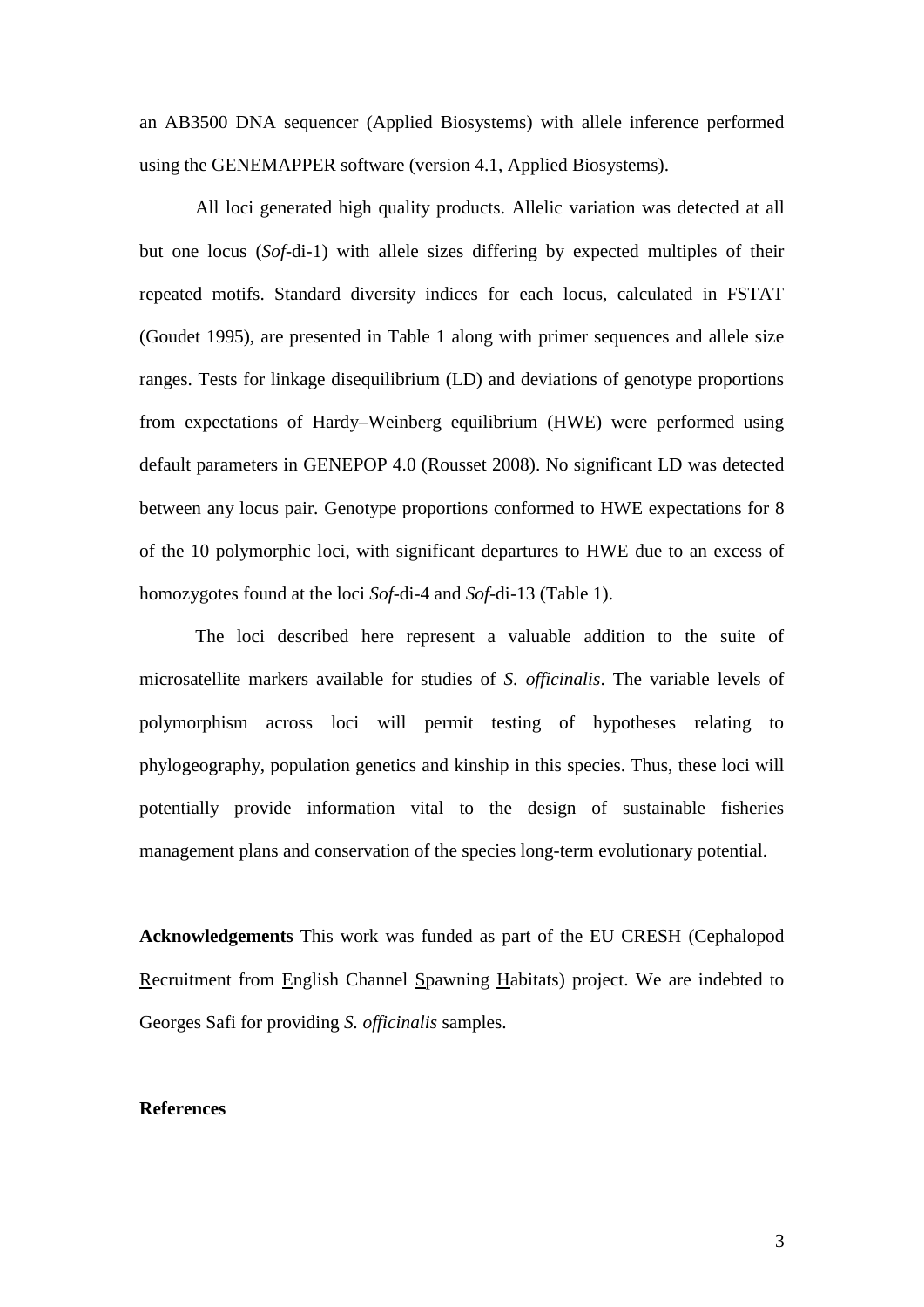Goudet J (1995) FSTAT (version 1.2): a computer program to calculate *F*-statistics. *Journal of Hered* 86: 485-486

Hanlon R, Naud M, Shaw P, Havenhand J (2005) Transient sexual mimcry leads to fertilisation. *Nature* 433: 212

McKeown NJ, Shaw PW (2008) Polymorphic nuclear microsatellite loci for studies of brown crab, *Cancer pagurus* L. *Mol Ecol Resour* 8**:** 653-655

Perez-Losada M, Guerra A, Carvalho G, Sanjuan A, Shaw P (2002) Fine population structuring of the cuttlefish *Sepia officinalis* (Mollusca: Cephalopoda) around the Iberian peninsula revealed by microsatellite DNA markers. *Hered* 89: 417-422

Rousset F, 2008. Genepop'007: a complete reimplementation of the Genepop software for Windows and Linux. *Mol Ecol Resour* 8: 103-106

Shaw P, Perez-Losada M (2000) Polymorphic microsatellite loci in the common cuttlefish *Sepia officinalis* (Cephalopoda). *Mol Ecol* 9: 237-238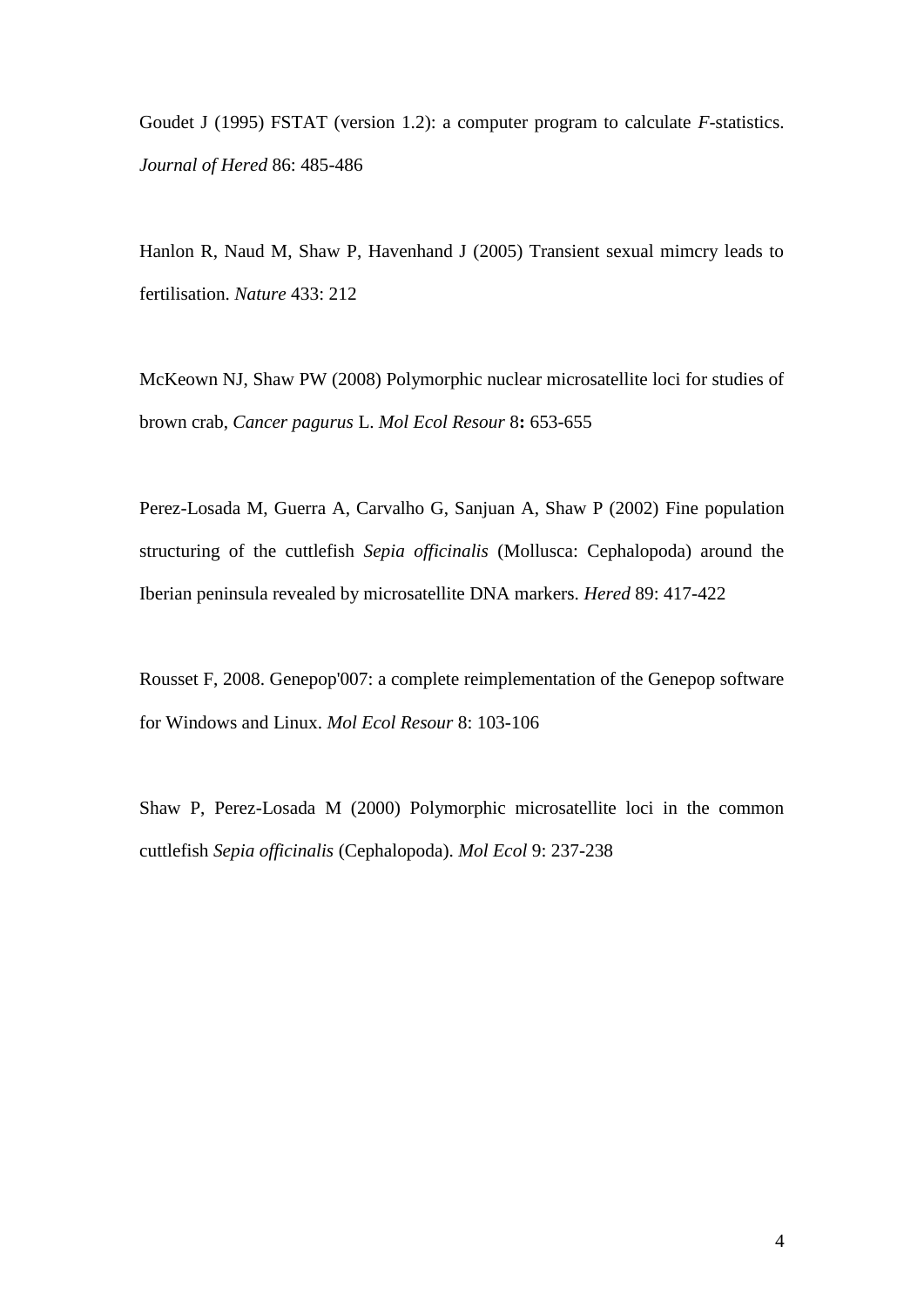**Table 1.** Primer sequences and characteristics of 10 microsatellite loci developed for *Sepia officinalis*, including repeat motif observed in the clone used to develop each locus (see GenBank accession number) and optimal annealing temperature  $(T_a)$  for each primer pair. Allele numbers  $(N_a)$  and size range in base pairs (bp), observed  $(H_O)$  and expected  $(H_E)$  heterozygosity and *P*- values for tests of fit to Hardy-Weinberg equilibrium genotype proportions  $(P_{HW})$  calculated from analysis of 48 individuals.

| Locus/<br>GenBank<br>Accession<br>no. | Primer Sequences (5'-3')                               | Repeat motif in cloned allele    | $\frac{1}{2}^{a}$ | $N_{\rm a}$ | Size<br>range<br>(bp) | $H_O$          | $H_E$          | $P_{HW}$                 |
|---------------------------------------|--------------------------------------------------------|----------------------------------|-------------------|-------------|-----------------------|----------------|----------------|--------------------------|
| $Soft-di-1$<br>KJ169445               | F: CAAACAACGTAGACAAAGAAATGG<br>R: TGACCAGGACGAGAGAATGC | $(GT)_{12}$                      | 62                |             | 198                   | $\overline{0}$ | $\overline{0}$ | $\overline{\phantom{a}}$ |
| $Sof$ -di-2<br>KJ169446               | F: AGTCAGCAGCTCGACAAACTC<br>R: TGGAAGTAGCAAGGAAAGCAG   | $(GT)_{9}GA(GT)_{3}GA(GT)_{9}$   | 60                | 3           | 168-<br>172           | 0.104          | 0.101          |                          |
| $Sof$ -di-3<br>KJ169447               | F: ATTGTGATGAAGGCCCAATC<br>R: CTTTCAGACGTCTCACTACATGC  | $(GT)_{12}ACAT(GT)_{3}(GT)_{18}$ | 59                | 11          | $220-$<br>228         | 0.771          | 0.758          | 0.4482                   |
| $Sof$ -di-4<br>KJ169448               | F: AATCTTCCACACGGAAGTAAAG<br>R: ACATTGGTCGCAGTCGAAAC   | $(GT)_{28}$                      | 58                | 14          | 138-<br>188           | 0.438          | 0.806          | >0.0001                  |